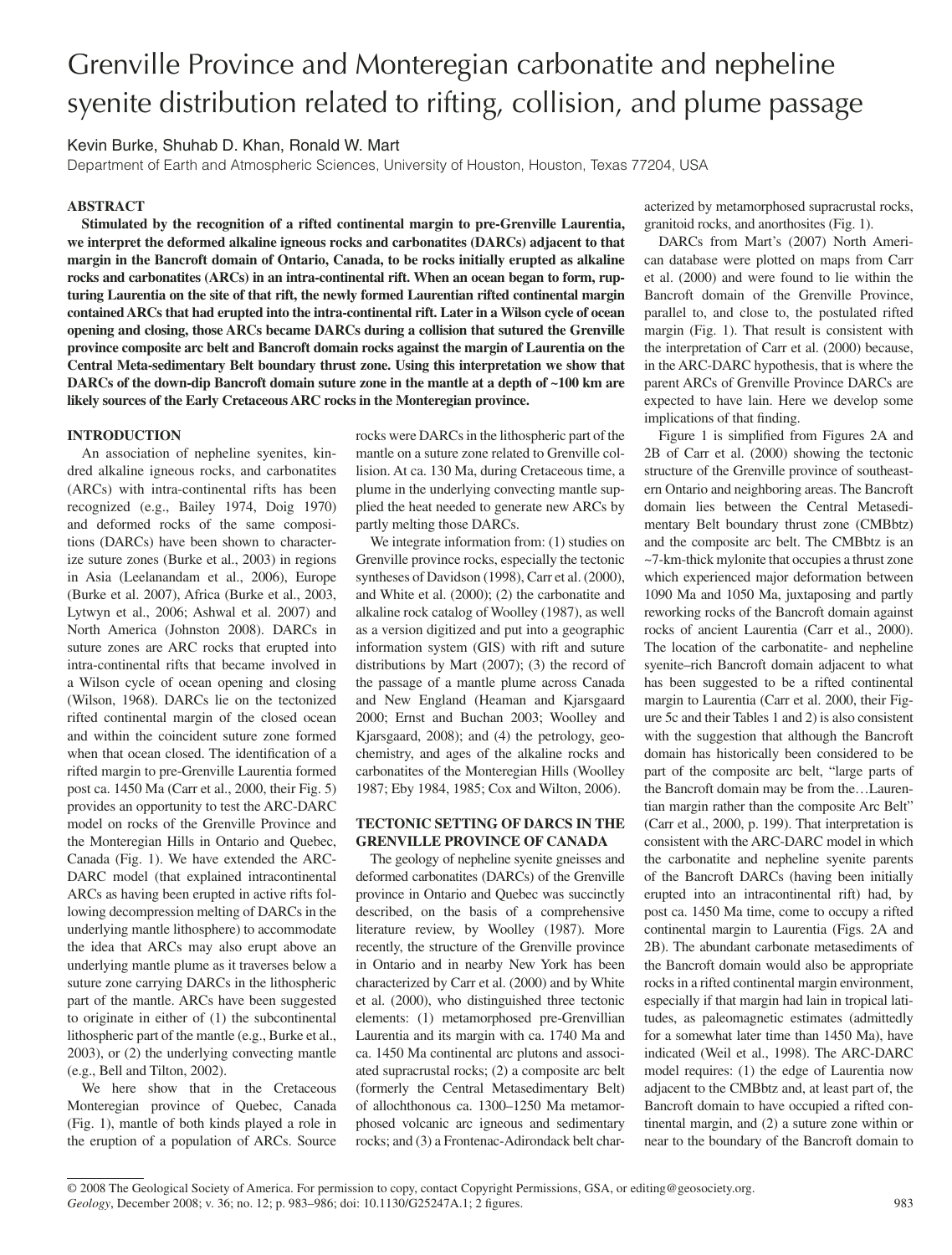

**Figure 1. Sketch map (based on Figs. 2a and 2b of Carr et al., 2000) showing distribution of ARCs (alkaline igneous rocks and carbonatites) and DARCs (deformed alkaline igneous rock and carbonatites) in the Grenville province of Ontario and neighboring Quebec, as well as the distribution of Cretaceous ARCs in the Monteregian province of Quebec. DARCs (concentrated in the Bancroft domain and plotted as black squares; from Mart, 2007) are deformed ARCs that had occupied the rifted continental margin of Laurentia, which formed in post-1450 Ma time. Haliburton-Bancroft district occupies the central 100-km strike length of the 300-km-long Bancroft domain. During the Grenville collision, ARCs of the rifted Laurentian margin became DARCs lying in a suture zone dipping to the southeast. Central Metasedimentary Belt (CMB) boundary thrust zone (black) separates the Bancroft domain from the tectonized Laurentian continental margin, and occupies part of the suture zone that formed during the continental collision. The part of Laurentia reworked in the Grenville collision contains the K (Kipawa) and FR (French River) pre-Grenville ARCs that had been emplaced into intracontinental rifts and were deformed to become DARCs during the Grenville collision. ARCs with ages of ca. 550 Ma lie within the Ottawa rift, which formed when the Iapetus Ocean was initiated. Monteregian ARCs with Cretaceous ages (ca. 130–120 Ma) that form an east-west line near the northeast corner of the map are products of partial melting of DARCs at a depth of ~100 km in the down-dip Bancroft domain suture zone. Those DARCs melted in response to the passage of a mantle plume at ~200 km depth. Two arrows trending SSE indicate how the Monteregian ARCs were projected along the Grenville strike to draw Figure 2C. B-M—Blue Mountain; L-R—Lac Rouge; SV—Sainte Veronique; ML—Meach Lake.**

mark the region of the collision of rocks of the composite arc belt with the Bancroft domain and with its adjacent Laurentian margin. The possible existence of such a suture zone, termed a cryptic thrust or obduction boundary, was envisaged by Carr et al. (2000, their Table 2 and p. 199). Not only is the occurrence of a 7-km-thick mylonite zone in the CMBbtz compatible with the occurrence of a suture zone, but the relative abundance of mafic and ultramafic metamorphosed igneous rocks in the part of the composite arc belt adjacent to, and southeast of, the Bancroft domain (Davidson, 1998) lends support to the idea of the occurrence of such a zone.

The Bancroft domain emerges from beneath a Paleozoic unconformity in Ontario and extends for more than 300 km along strike to the neighborhood of Baskatong reservoir in Quebec (Fig. 1, Carr et al., 2000, their Fig. 2). Many DARC occurrences lie within the domain

(Fig. 1), including the Haliburton-Bancroft district which, being almost continuous for more than 100 km, is the greatest concentration of DARCs yet recognized anywhere in the world. The abrupt termination of the Bancroft domain and the absence of an immediate along-strike extension to the northeast indicates a tectonic style similar to that of younger mountain belts in which arc assembly has been followed by continental collision. Belts of that kind include the Panafrican (Burke et al., 2003) and the Altaids of Central Asia (Şengör and Natalin, 1996), in both of which orogenic collapse features, especially strike-slip and normal faults, have locally cut out and removed huge volumes of newly assembled continental material and left a frustratingly incomplete record (Dewey, 1988). Some Grenville Province DARCs lie farther to the southeast than the mapped Bancroft domain of Carr et al. (2000), for example at Blue Mountain (B-M in Fig. 1). We suggest that those rocks represent parts of the Bancroft domain tectonically incorporated into the composite arc belt.

Carr et al. (2000, their Fig. 2) defined the Bancroft domain in Ontario. Extending into Quebec models conceived to work well in Ontario does not always succeed, and the Grenville-age Meach Lake DARC (ML in Fig. 1) exemplifies that. The Meach Lake body (Hogarth, 1966; Fig. 2) and those of the Lac Rouge and Sainte Veronique (L-R and S-V in Fig. 1) lie to the east of the composite arc belt and would seem to indicate greater tectonic complexity, perhaps Altaid in style.

#### **MONTEREGIAN PROVINCE**

ARCs of the Monteregian Hills are indistinguishable from those typical of intracontinental rift environments in their sizes, compositions, and subvolcanic structures, which expose close to circular and annular outcrop patterns as well as such shallow sub-volcanic features as cone sheets (Woolley, 1987; Eby, 1984). Although the Monteregian ARCs are reminiscent of those in a rift environment, there is no evidence of Cretaceous rift activity in the region. The explanation of the origin of the Monteregian Hills ARCs comes from the observation that the rocks of the province lie in a straight line for a distance of  $\sim$ 100 km (Fig. 1), and from the continuity of that line with the White Mountain igneous rocks of New England and the New England Seamounts in the Atlantic Ocean. This alignment has led many to suggest that the Monteregian province occupies part of a hotspot track generated in response to the passage of an underlying mantle plume (e.g., Foster and Symons, 1979; Adams and Basham, 1991) but this idea has been criticized on the basis of the published isotopic ages of Monteregian rocks, although alkaline igneous rocks are notoriously difficult to date accurately. That has certainly been true of rocks in the Monteregian Hills, where ages are commonly cited only as being in the range of "130 Ma to 110 Ma" (e.g., Heaman and Kjarsgaard, 2000, their Fig. 4, p. 261). Farther northwest, Heaman and Kjarsgaard (2000), using high-precision U-Pb ages for 29 perovskites from kimberlites, have demonstrated the existence of a hotspot track that extends in a line across Canada for more than 1000 km and ranges progressively in age from ca. 200 Ma (Triassic-Jurassic) to ca. 130 Ma (Early Cretaceous). Because that line of kimberlites projects to join the Monteregian Hills, evidence that the Monteregian ARCs represent part of a hotspot track has become even stronger since the work of Heaman and Kjarsgaard (2000). A recently published U-Pb age of 130 Ma (Cox and Wilton, 2006) on a perovskite from the Oka carbonatite at the western end of the Monteregian province reinforces that conclusion. The ARCs of the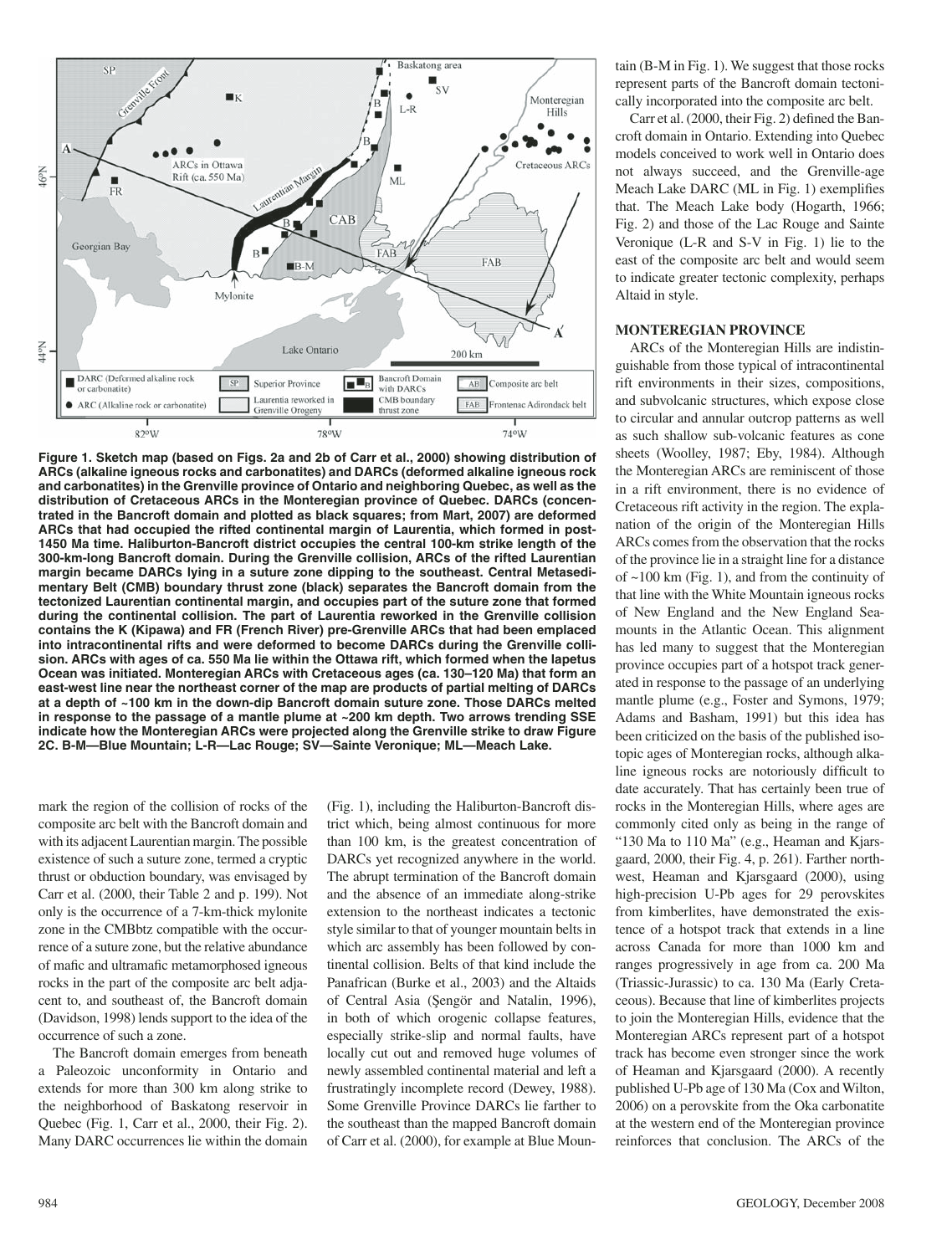#### A) Post 1450 Ma



**Figure 2. Sketch cross sections (based on Figure 5 of Carr et al., 2000) along the line A–A**′ **of Figure 1 showing alkaline igneous rock and carbonatite (ARC) to deformed alkaline**  igneous rock and carbonatite (DARC) evolution in the Grenville province and the derivation **of Monteregian province ARCs from Grenville-aged DARCs in the underlying mantle lithosphere. A: Post-1450 Ma. The continental margin of Laurentia with two ARCs (black circles, FR—French River, K—Kipawa) and other ARCs on the rifted margin of the continent that had originally been erupted into the intracontinental rift on which the continental margin formed. B: Ca. 1240 Ma. Convergence with an island arc approaching the continent. C: Ca. 120 Ma.**  Structure established by the end of the Grenville collision at ca. 950 Ma (modified from Carr **et al., 2000, their Fig. 5e) with the effects of the passage of a mantle plume at a depth of ~200 km**  added to show the postulated origin of the Monteregian ARCs. The Central Metasedimentary **Belt (CMB) boundary thrust zone (labeled mylonite) and Bancroft domain DARCs (black lenses) occupy a suture zone coincident with the former rifted boundary of Laurentia. The pre-Grenville Crust (PGC) of Laurentia has been tectonized and metamorphosed between ca. 1240 Ma and ca. 950 Ma so that the Kipawa (K) and French River (FR) ARCs have become DARCs. The composite arc belt (CAB) and underlying Grenville mantle lithosphere (GML), as well as the Frontenac-Adirondack belt (FAB), have been thrust to the northwest over pre-Grenvillian mantlelithosphere. In the Cretaceous, as a mantle plume passed at a depth of ~200 km., DARCs of the Bancroft domain on the suture zone in the mantle lithosphere partly melted to generate the Monteregian ARCs. The most southeasterly of those ARCs is shown erupting.**

Monteregian province are subvolcanic hotspot rocks generated in response to the passage of an underlying mantle plume.

#### **RELATIONSHIP OF THE MONTEREGIAN ARCS TO THE GRENVILLE PROVINCE DARCS OF THE BANCROFT DOMAIN**

Because of their proximity (Fig. 1), it is natural to consider whether and how Grenville DARCs and Monteregian ARCs, which are compositionally so similar, might be related. Monteregian Cretaceous igneous rocks occupy <10% of the length of a >2000-km-long hotspot track (Ernst and Buchan, 2003). Rocks marking other parts of that track include granites in New England, basalts on the ocean floor, and kimberlites in the Canadian shield, but nowhere else on the track are there ARCs. Here the occurrence of ARCs only in the Monteregian province and their proximity to the DARC-rich Bancroft

domain is explained to result from partial melting over the mantle plume responsible for the hotspot track. DARCs of the Grenville province at the level of today's exposure cannot be the sources of the Monteregian ARCs because those DARCs occur as slivers within continental crustal rocks. If continental crustal rocks, which in large volume typically average roughly granodioritic composition, are subjected to the thermal influence of a passing plume, then, as in the Jos plateau of Nigeria (Burke, 2001), minimal-melt granites forming at temperatures lower than those at which DARCs minimally melt form the principal igneous products. ARCs are therefore unlikely to be generated from older DARCs in continental crust. DARC sources, if they are to be capable of generating younger ARCs, have to be in the lithospheric part of the mantle where melting, as a result either of decompression under an extending rift or of heating by a passing plume, can generate ARCs at temperatures lower than those at which basalt, which is commonly the first product of the melting of mantle rocks, can be generated (Lee and Wyllie, 2000). If, as we suggest, the DARCs of the Grenville Bancroft domain lie in the suture zone marking the collision of the composite arc belt of Carr et al. (2000) with the Laurentian continental margin, the ARC-DARC model requires that DARCs also occur on the part of the suture zone marking the Grenville collision in the lithospheric part of the mantle (Fig. 2C). The eastward offset of the Monteregian ARC outcrops with respect to the Grenville DARC outcrops (Fig. 1) is consistent with that requirement because the suture zone, like the major thrusts of Carr et al. (2000, their Fig. 5e) is expected to dip at a low angle into the mantle under the Frontenac-Adirondack belt (Figs. 1 and 2).

To estimate where in the mantle the DARC sources of the Monteregian ARCs lie, we took the outcrop distribution of the Monteregian ARCs from Woolley (1987), estimating a total length embracing the ARC rock outcrops to be ~100 km long, and projected those outcrops in a SSE direction along the regional Grenville strike onto the line of section A–A′ (see two arrows in Fig. 1). Our interpretation of Cretaceous conditions (in Fig. 2C) is a slightly modified version of Figure 5e of Carr et al. (2000). That cross section shows the structure at the end of Grenville tectonic activity, ca. 950 Ma. We modified that figure by showing the DARCrich Bancroft domain and the CMBbtz mylonite as occupying a suture zone that marks the juxtaposition of composite arc belt rocks against the former continental margin of Laurentia. We have drawn the suture zone as an ~20-km-thick zone with a uniform  $\sim 30^\circ$  dip in both crust and mantle. The ARC-DARC model requires that DARCs in the mantle be at a suitable depth (estimated here to be at ~100 km) to generate new ARCs in response to heating (Lee and Wyllie, 2000). We have also therefore sketched the passage of a plume head in Cretaceous time between ca. 130 Ma and ca. 120 Ma at the base of the lithosphere (at a depth of ~200 km; Rondenay et al., 2000; White et al., 2000). The most southeastern Monteregian Hills volcano is shown as actively erupting.

#### **DISCUSSION**

ARCs of a variety of ages that occur in the general area addressed in this paper are interpreted to indicate the widespread, but not abundant, occurrence of DARCs in the underlying mantle lithosphere of pre-Grenville Laurentia. Some ARCs in the area have been shown to have erupted in specific rifting events, such as a population with isotopic ages in the  $550 \pm 50$  Ma range that matches the time of the opening of the Iapetus Ocean (Doig, 1970), but others have not. Some, such as Kipawa and French River